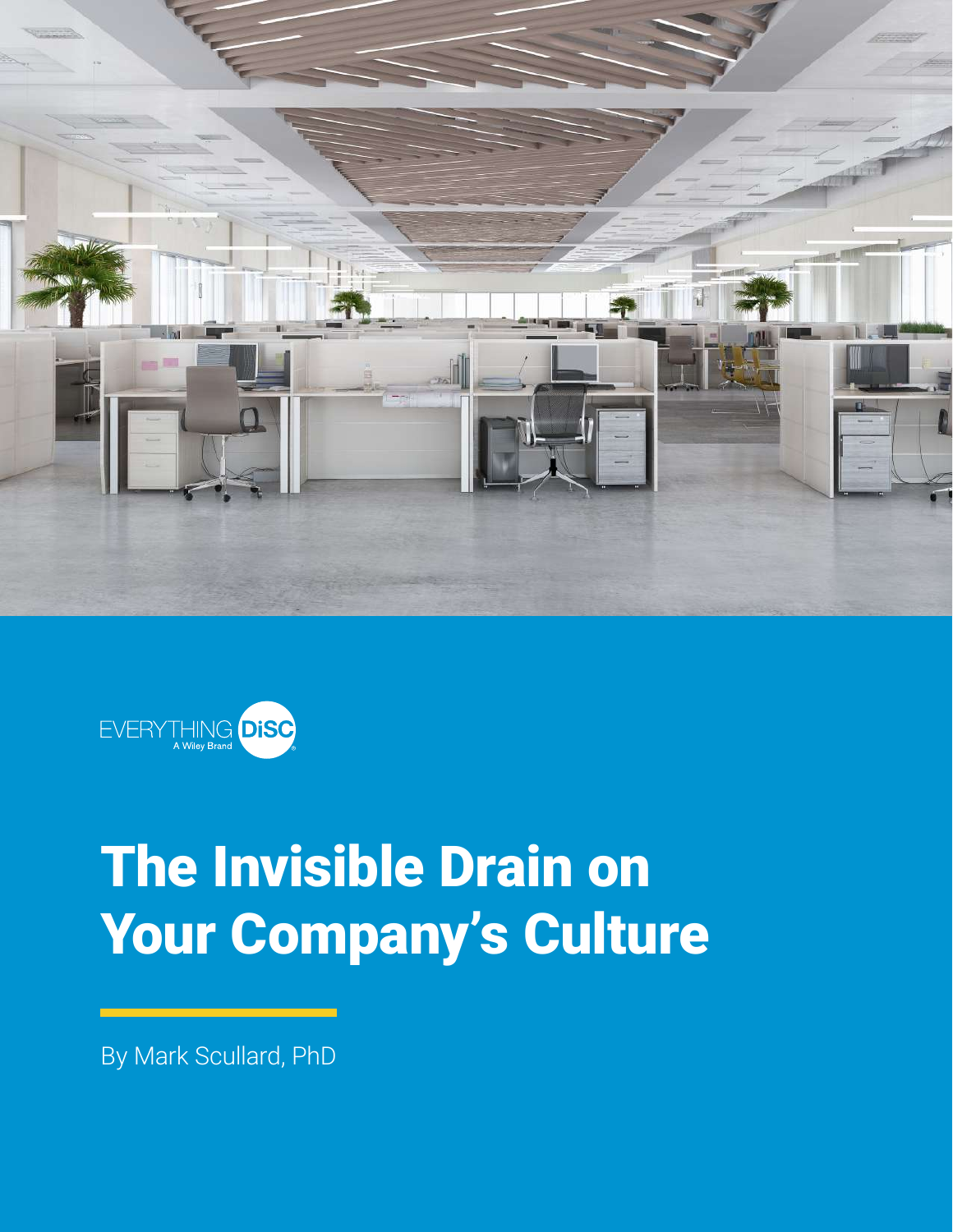# Every single one of us struggles with insecurity.



In fact, we do it every single day of our lives, even when we don't realize it. What we realize even less, however, is just how much this insecurity eats away at our organizational cultures. But if we can help people own their personal quirks and if we can help them extend that same good will to their colleagues, we can cultivate a counteragent: a culture of trust. And luckily, organizations actually can reliably create experiences that bolster this sort of trust. This eBook will explore one time-tested methodology for doing so: personality-based assessments.



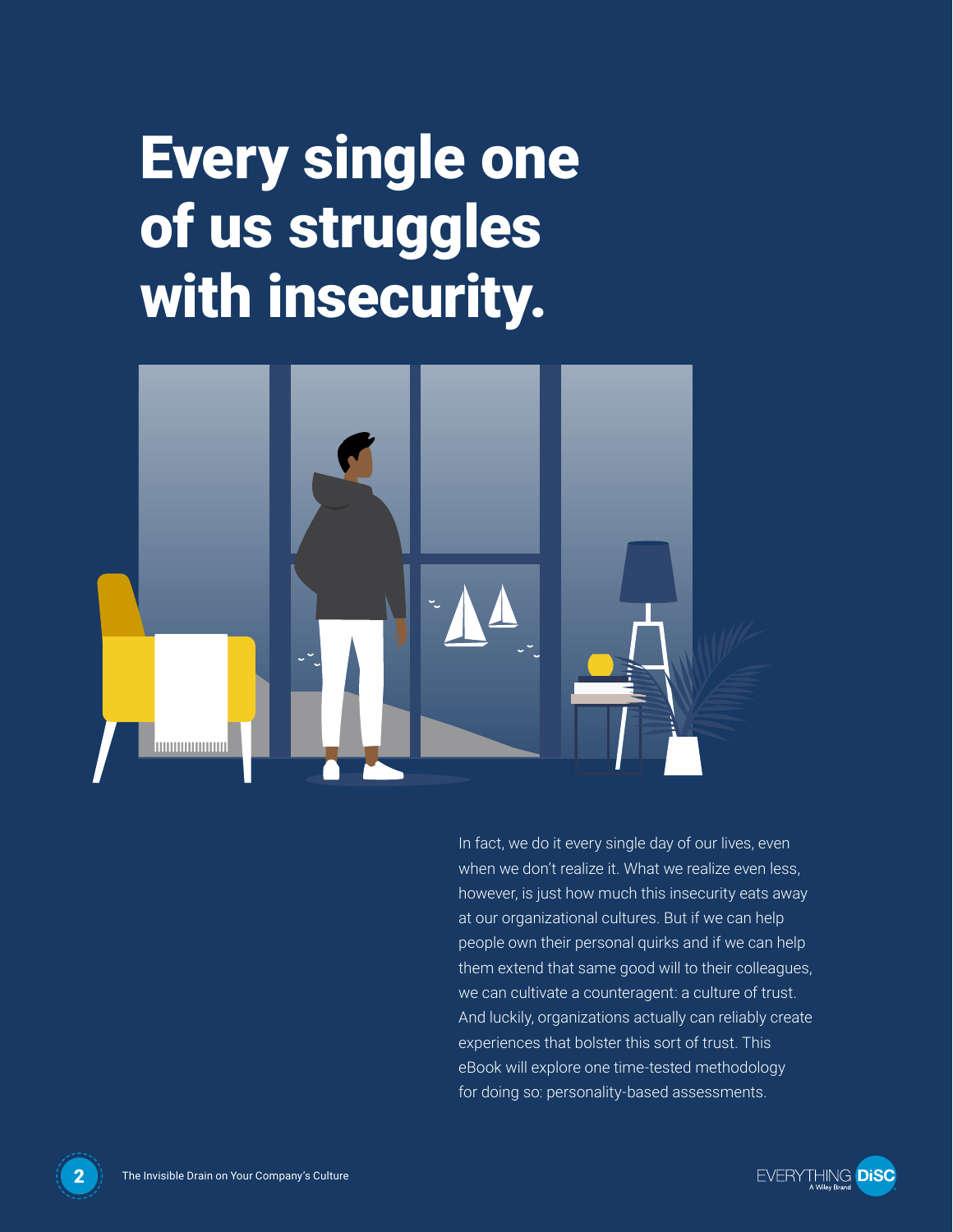### Drains on Culture



Think about all of the bad habits that are a drain on your company culture, drip by drip by drip. Let's see. There's gossip, territorialism, cliques, cynicism, defensiveness, hiding mistakes, resistance to change, fear of risk, passive-aggressive communication, avoiding feedback, withholding of information, false consensus, pocket vetoes, and that was when we were all together in the same workspace. It's not hard to imagine how some of these bad habits can quickly escalate when we're isolated and working from home. So what's behind this grab bag of dysfunction? Probably a lot, but there is, in fact, one root cause behind all of them.

#### Human insecurity.

Not just the passing of self-doubt, but that fundamental conflict each of us has struggled with since the time we had that first sense of self, the core question that takes the basic shape of, "Am I a good, valuable person?" It's a question that I've helped countless clients work through as a therapist, but the fear it generates has just as much relevance for my work as an organizational psychologist.

In fact, it's such a raw fear that we usually push it well outside our awareness. It's just too much to deal with on a regular basis. And if asked the question directly, we give the answer that pop psychology has been training us to give since we were a preteen, "Of course I know I'm a good person!" Any other response means we suffer from low self-esteem, and that's an unacceptable sign of weakness—or at the very least, a symptom that we've failed to meet those basic developmental milestones that society has set out for us. "Weak" and "fail" being key words.



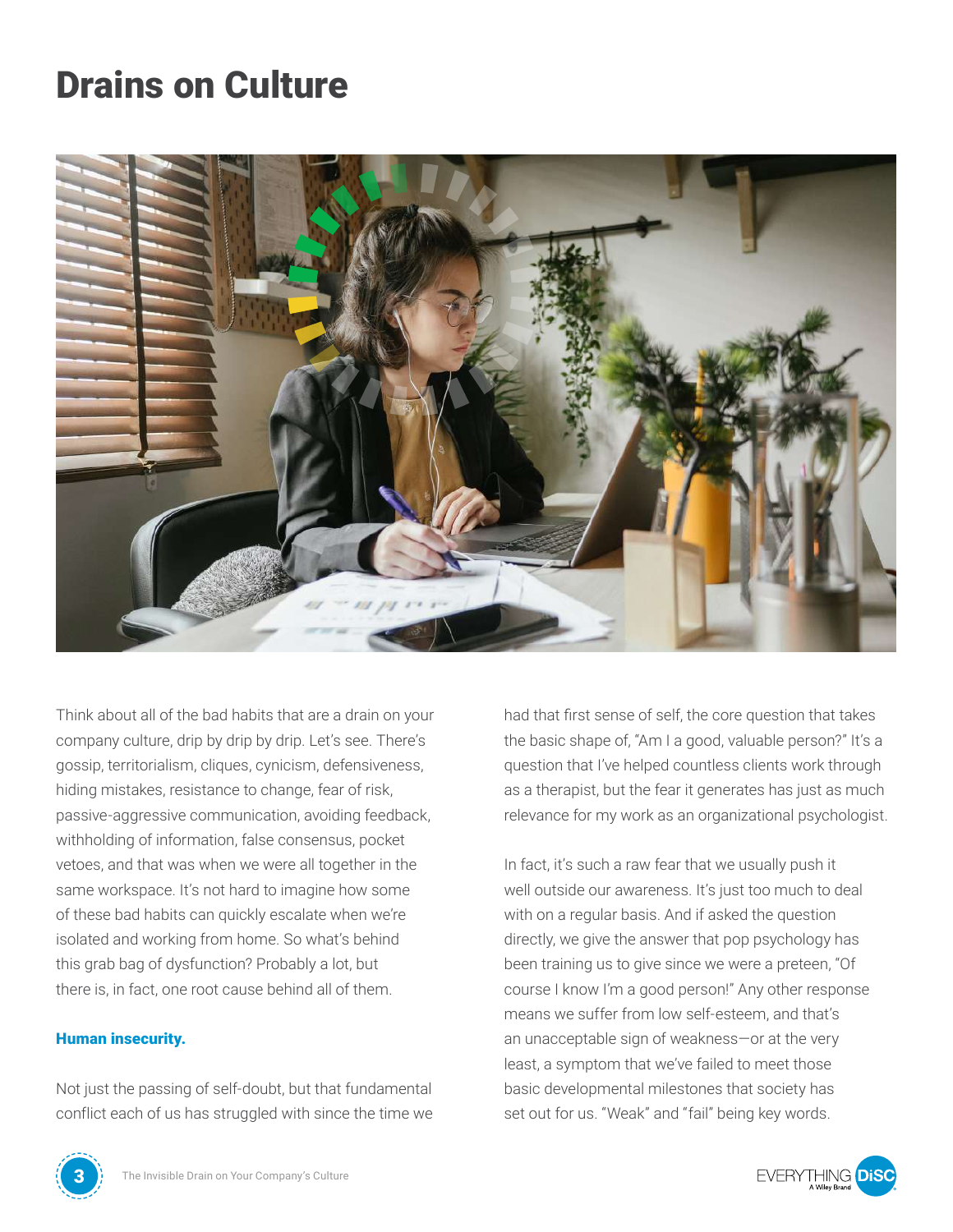#### Insecurity is the Human Condition



But this mentality, although widely encouraged, is so superficial and out-of-touch, it's almost as if it was devised by an extra-terrestrial—one who had never had the experience of actually living as a human being. By contrast, the concern over our fundamental value and goodness is one that never goes away. Besides the concern for our physical safety, there is nothing we are more instinctually wired to worry about. Insecurity is the human condition, so much so that if you don't have any insecurities rumbling around in your head, you probably have a different, much more serious condition.

And yet, at work we pretend that insecurity is something we should have outgrown, a leftover of adolescence. When we do mention it, we regard it as a character flaw. We treat insecurity as an insult or as a way of dismissing someone. "Oh, they're just acting like that because they're insecure."

Insecurity is dismissed as a weakness. And the best word I can think to describe this attitude is malignant. Because it causes us to pretend insecurity is not there. That it shouldn't be there. To not talk about it. Not acknowledge it. The universal is treated as an anomaly.

But is there a single person you know who doesn't have significant insecurities? If you said yes, it's probably because you don't actually know them that well. Insecurity is not some holdover from adolescence that we weren't strong enough to deal with when we should have. It is a struggle for even the most enlightened among us. I recall, for instance, developing a program on conflict with my team and interviewing a variety of extremely accomplished, sophisticated professionals about their personal experiences with the topic.



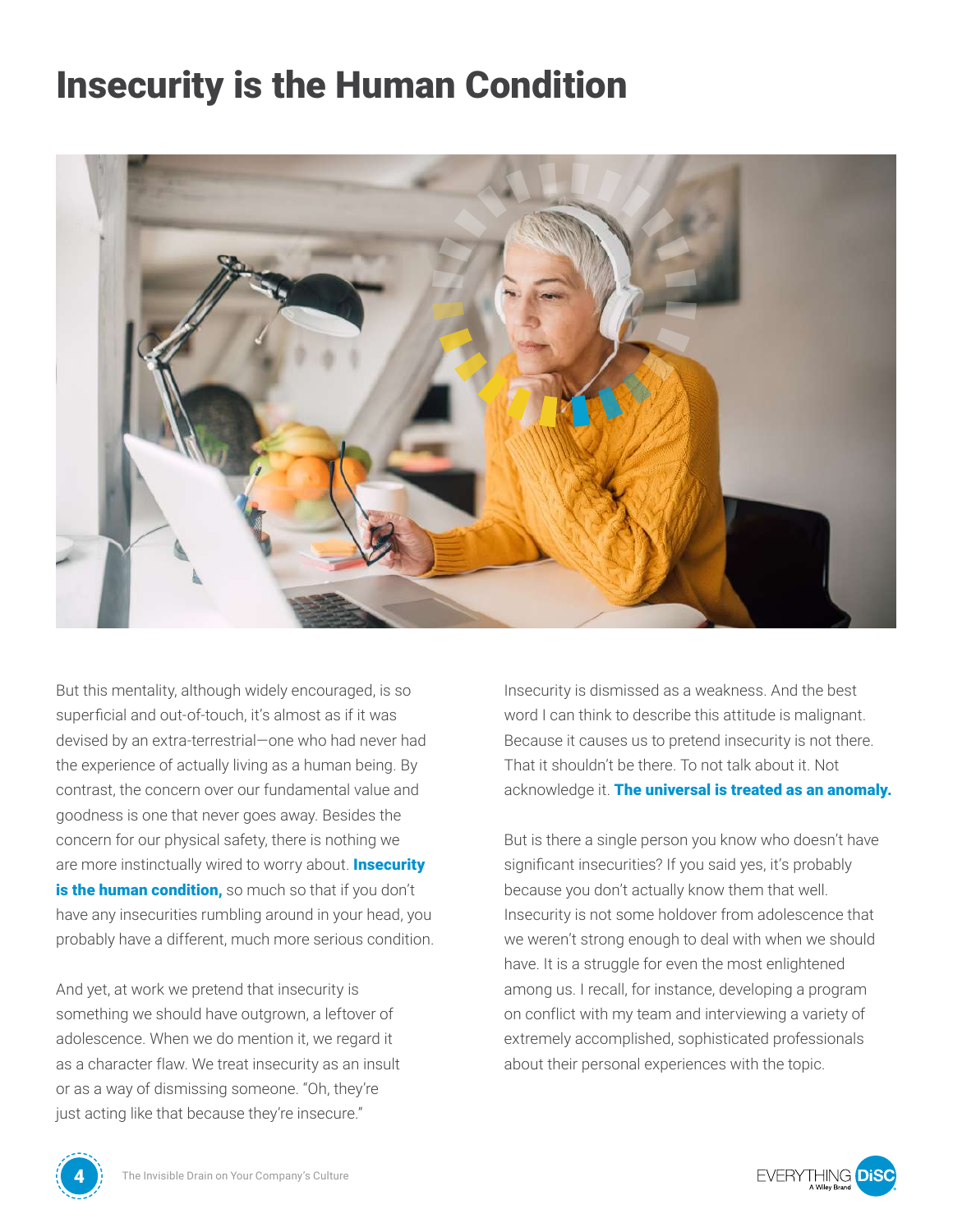

Specifically, we wanted to know about their internal monologue when they were in the midst of a fight. From the very first interview, it was immediately clear that the real fight was a battle against these core insecurities. They all described an internal struggle between reason (what the mature, healthy, Oprahinformed part of them knew to be true) and insecurity (the little insidious voice that questioned their worth and compelled them to defend it by any means necessary, no matter how destructive in the longterm). And these were self-actualized individuals who had spent decades reflecting on their real motivations and making themselves aware of the unconscious forces that were a drag on their development.

But this is just a personal issue, right? It doesn't (or at least shouldn't) affect how you do your job. You've

got to work through your baggage on your own time. Get a therapist, or if you can't afford a therapist, at least get a cat or a fidget spinner. Except insecurity has everything to do with how we do our jobs. Unless your workplace is a bunch of networked hard drives mining for bitcoins, it's probably filled with humans. And these humans bring their personal issues into your workspace every single day. They don't just bring their current problem—their mother with dementia, their hypercritical spouse, their troubled teenager they also bring a lifetime of critical experiences (e.g., growing up with an emotionally withholding father, being the target of a rumour on their first job out of school, getting passed over for a promotion they always knew they weren't good enough for). Both our experiences and our genetics have programmed us to habitually worry about our place in the world.



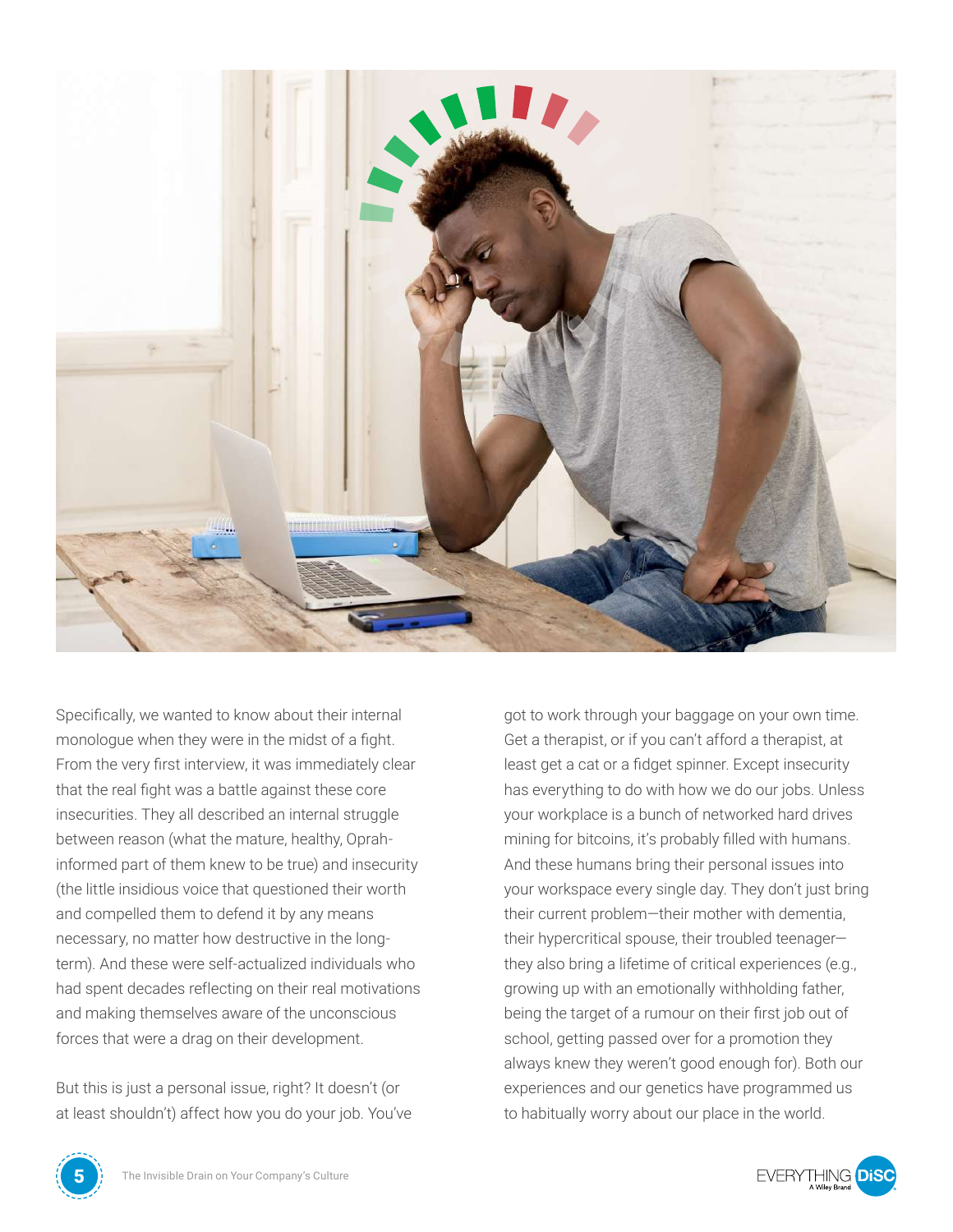### Insecurity and the Erosion of Culture



And a big part of that world is our workplace. So, when there's a hint that someone might be encroaching on our unique contribution to the organization, we make sure they don't have access to certain information (i.e., territorialism). When someone's offhanded sarcastic comment makes us think they don't value what we do, we disparage them to a coworker (i.e., gossip).

When we worry that we'll be labeled combative if we don't agree with the team's decision, we keep our mouth shut (i.e., false consensus). Drip by drip by drip, these actions slowly, and usually imperceptibly, corrode the machinery of the organization's culture—a steady drain on efficiency, communication, transparency, engagement, creativity, and objective decision-making. And, of course, all of this trickles down to the bottom line, even if that trickle is so slow that it oozes under the radar. For instance, when people don't share information or ask for help or speak up about problems in meetings, decisions suffer and the bottom line takes a hit. When people feel

they're constantly being judged or second-guessed or marginalized, tenure suffers and the bottom line takes a hit. When people fear speaking up with an idea or taking a risk or challenging a bad solution, innovation suffers and the bottom line takes a hit. Small, subtle behavioral nudges that build to have a real impact.

The corrosive effects of unmanaged insecurity, however, are so normal, so pervasive that they're almost invisible. A fish doesn't know it's in water. We manage our insecurity and the insecurity of the people around us on a weekly, if not daily basis, most of the time without noticing it. We consider who can't be left out of a meeting because they might feel slighted. We redo a coworker's task rather than give them candid feedback. We include an exclamation mark in an email so the tone comes across as more friendly. We even reorder the recipients of that group email so that certain people won't feel like an afterthought.



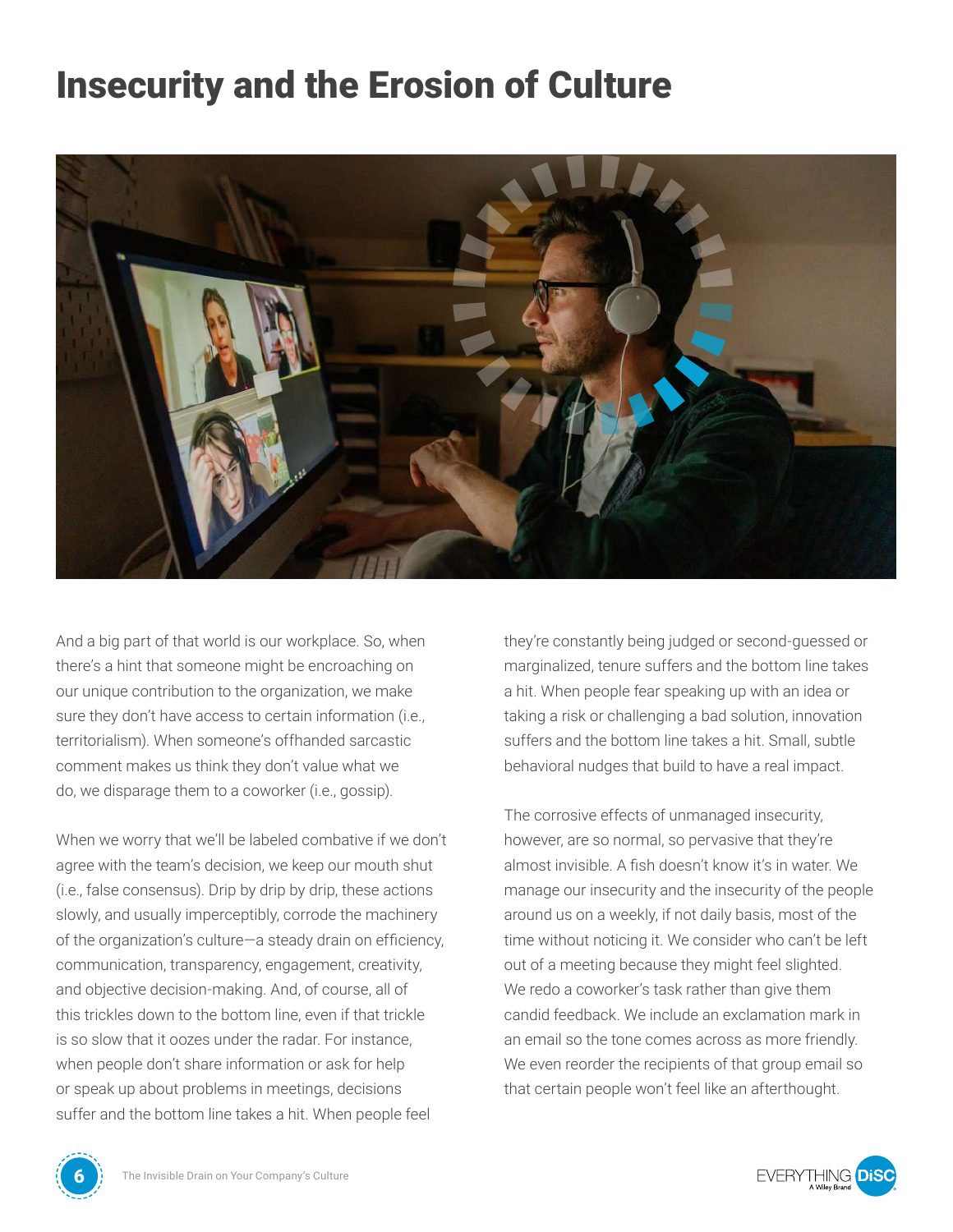

When you prepare to enter the workforce, no one ever tells you just how much of your life is going to be spent managing insecurity and its consequences. If you're going to be an architect, they tell you about the types of tasks you'll be doing. Or if you're applying to be a claims adjuster, they give you a sense that this is what your day will look like. But no one pulls you aside and says, "Listen, there is going to be an entire layer of your day, pretty much every day, that will be about managing your and other people's insecurity. And the more you work with people, the more this is going to be part of your life. In fact, it will be so common that you won't even notice it."

Of course, most modern leaders recognize the impact of the interpersonal and even the intrapersonal on their organization's success. With each generation of executives, there is more acknowledgment of the

humanity of their workforce and the need to be mindful of this variable. Even if they don't know where their attitudes have come from, most managers have come a long way from the pure, impersonal application of Taylorism. There are sincere efforts to ensure a sustainable work-life balance. Virtual team coffee and recognition events acknowledge the employees' basic need for camaraderie and appreciation. If you work in a tech start up, maybe you also get a ping-pong table, a trampoline, and a community poodle. And this stuff is great, but the deeper human issues that chip away at our cultures are, of course, very complex and messy. And because they're messy (and perhaps because they're perceived as adolescent), they get ignored. We ignore an issue that is so obvious and ubiquitous that in any other context, the practice would be regarded as negligent.



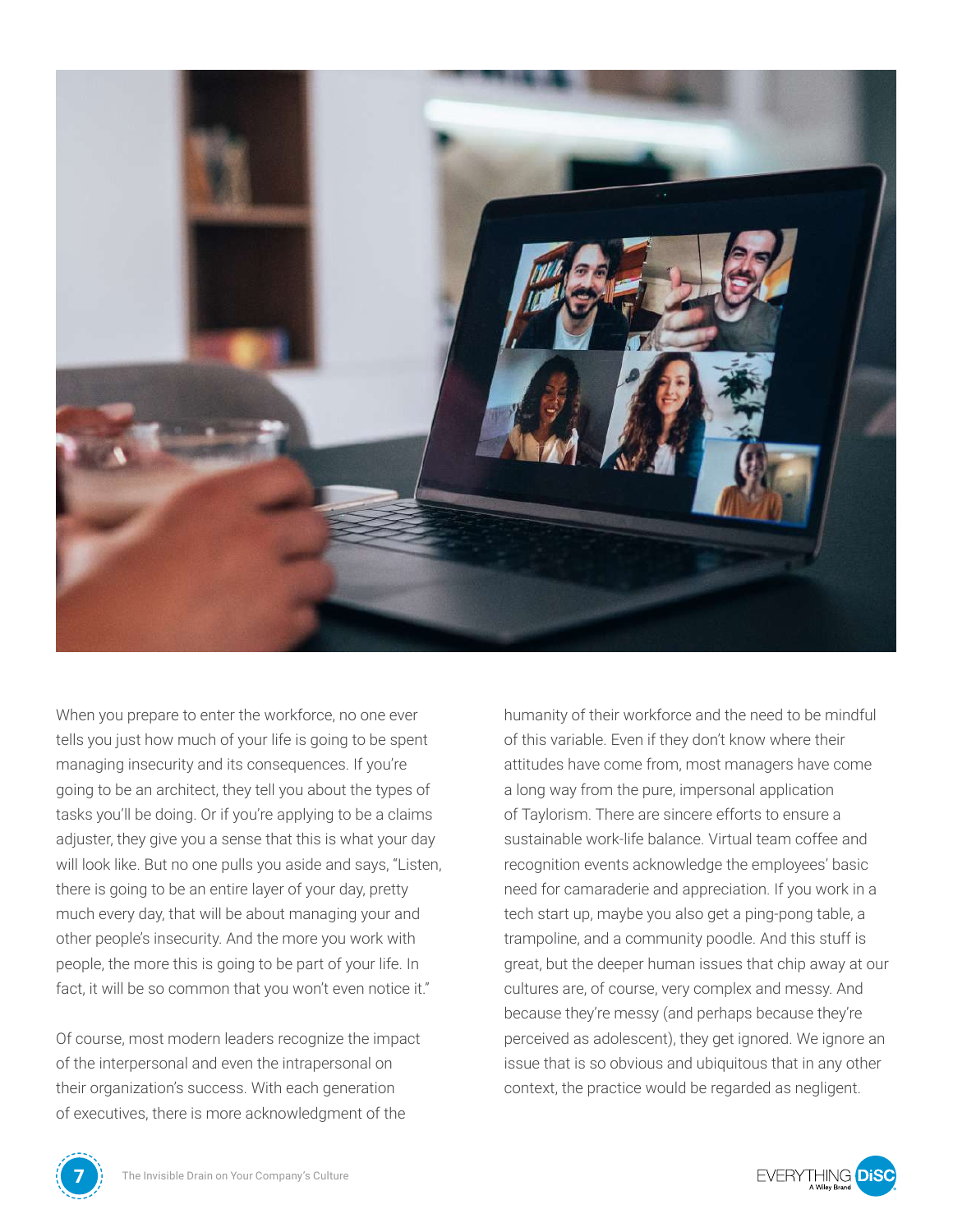#### A Matter of Trust



By analogy, if you have a car, even if you're like me and you assume cars partially run on magic, you probably do at least know that your oil is eventually going to wear down and deteriorate, and that if you don't address it, it will eventually cause inefficiencies, maybe even a breakdown. Likewise, if you have humans working in your company, insecurity is going to introduce inefficiencies and perhaps even toxins into your organization. It's going to gunk up the works to some meaningful degree. The difference is, we acknowledge that the oil is a legitimate issue that regularly needs to be addressed. No one thinks it's a good idea, or even an option, to pretend an oil change is not a real concern. Insecurities, on the other hand, we ignore as either a non-issue, or as a minor nuisance, or, at most, as a natural occurring condition that we simply have to work around. That is, we can take steps to significantly increase the level of trust in our cultures—whether your employees are working from home, back in the office, or somewhere in between.

But there is something we can do about it. We can encourage trust. That is, we can take steps to significantly increase the level of trust in our cultures. For more than 15 years, Patrick Lencioni's *The Five Dysfunctions of a Team* has been on Amazon's best sellers list. The foundation of his model for building cohesive, high-functioning teams is trust. And there are multiple methods to do this, but one he and his team have been using consistently for decades is an intense group discussion around personality assessment results. He writes:

*"Some of the most effective and lasting tools for building trust on a team are profiles of team members' behavioral preferences and personality styles. These help break down barriers by allowing people to better understand and empathize with one another."*

Having worked extensively with one such tool, DiSC®, for the past fifteen years, I want to take a little bit of time here to unpack exactly why this personality-driven approach to trust building is so effective at mitigating those ever-present insecurities that, if unchecked, will drip by drip sap our cultures of their vitality.



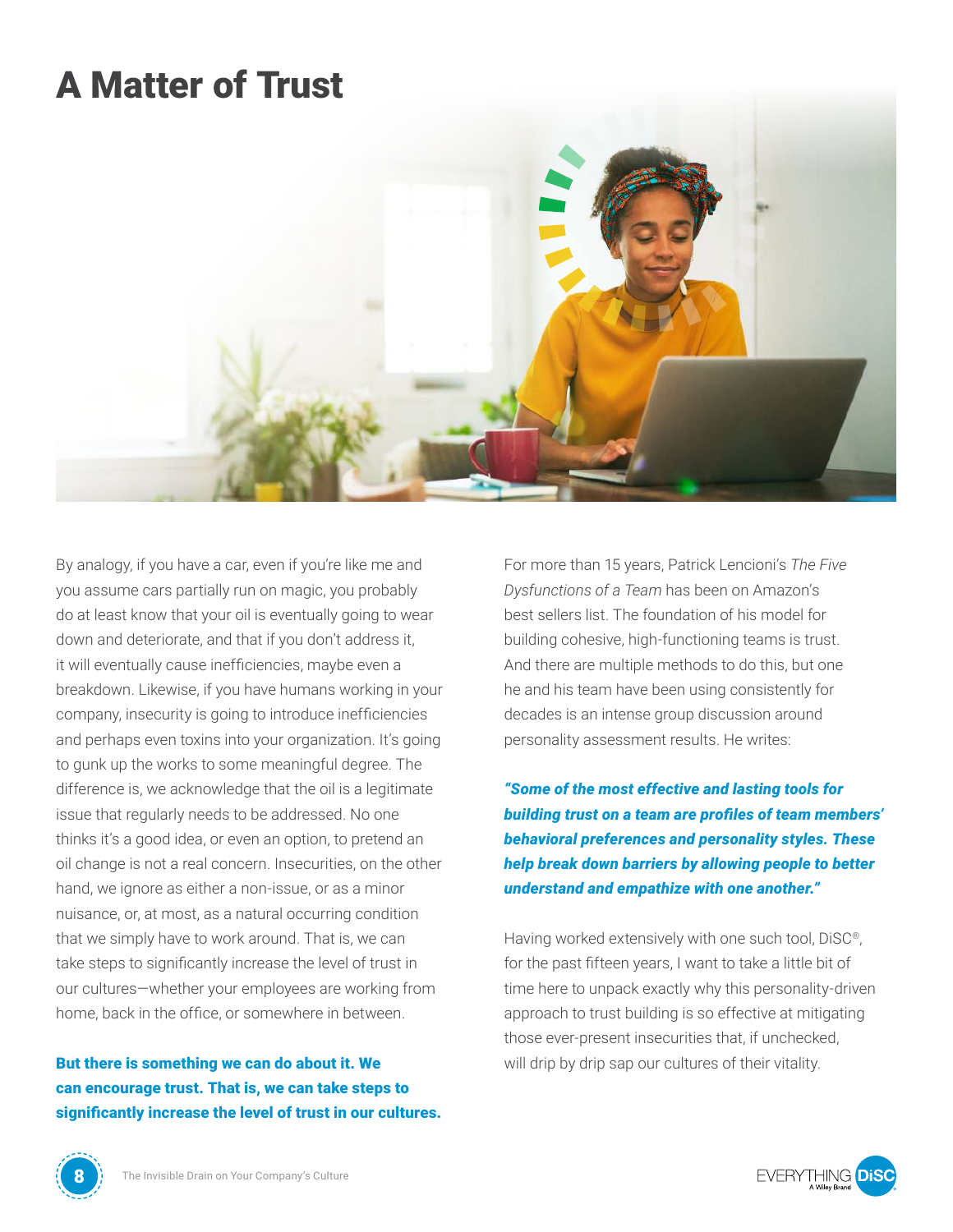#### Personality-Based Learning Experiences That Build Trust

To provide some context, here's a quick primer on the Everything DiSC® model. It describes two very fundamental dimensions of human nature. First, some people are more fast-paced and outspoken, while other

people are more cautious and reflective. Second, some people are naturally more skeptical and questioning, whereas other people are more accepting and warm.



#### **Steadiness**

- Even-tempered
- Accommodating
- Patient
- Humble
- Tactful



• Analytical • Reserved • Precise • Private • Systematic

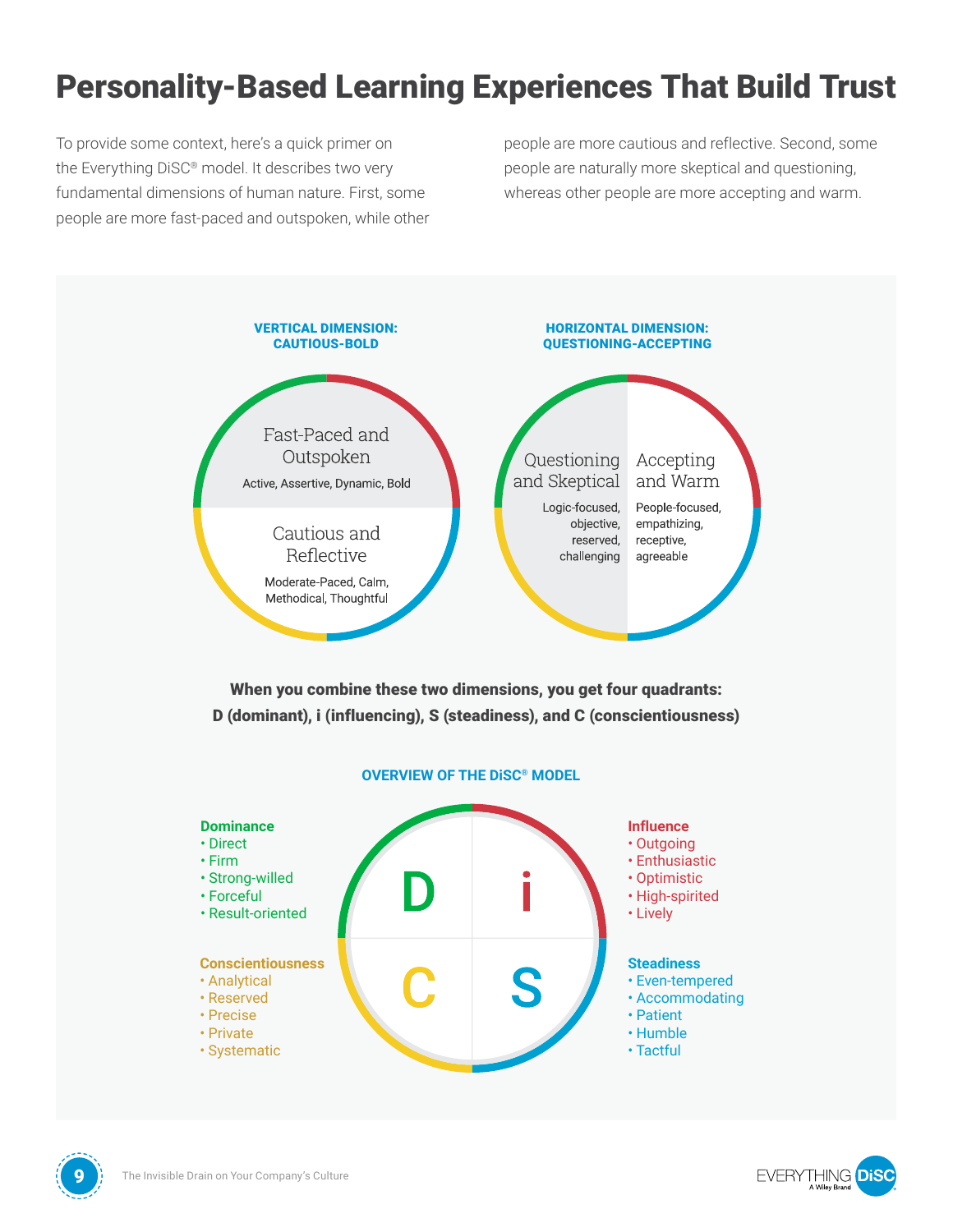After completing a 15 minute online assessment, a person receives a report that describes where they fall within the DiSC® model and what that means for their work and their relationships. Of course, the process can end here. The person reads their report and thinks, "This is creepy…have these people been cyber stalking me?" They walk away with a deeper understanding of themselves and a crisp framework to organize interpersonal relationships. But in my experience, this person is probably only taking away a fraction of richness that such a tool has to offer. The value that exists in a profile like this most fully comes to life when a person experiences their results in a facilitated learning session, either in-person or virtual.

So why is the facilitated learning session so valuable? Let me compare it to another intervention that hopes to inspire change in the individual—therapy. One of the classic approaches to therapy involves creating what is called a corrective emotional experience. That is, unlearning an emotional lesson is almost impossible to do purely through reflection and insight. And so the strategy is to create an environment with the therapist that is healthy so that the person can be vulnerable and instead of the anticipated negative occurrence the person emotionally expects, the person has a positive experience. Slowly, by doing this over and over again the emotional brain rewrites the rules of the world, the rules that govern relationships. As a result they're able to grow.

The experience a person has in the session is a less intense version of this process. To be clear, it's definitely not therapy, but it does create an event where a person can learn not just intellectually, but also emotionally that it's alright to be vulnerable around these people they work with.

For instance, imagine a very private, analytical database administrator. In the session, she gets a chance to share with her colleagues some of the ways that she fears that she's misunderstood—that there's a difference

between being reserved and being cold, that she likes being asked to go out for lunch even if she doesn't initiate, that her matter-of-fact delivery doesn't mean she assumes she knows best. Not only does she get a chance to express, but she also gets to see other people listening and processing what she's saying, the kind of things we rarely have a non-awkward chance to say in our daily work. And just as powerful is hearing other people describe what they appreciate so much about her contributions—she follows through, she can be counted on for an unbiased opinion, she projects calm when things are frantic. It's by hearing other people talk about their appreciation of her style that she internalizes the message, "I am valued here." It's by witnessing other people talk about the struggles they also have with their style that she internalizes the message, "I'm not alone in my insecurity." It's by experiencing, firsthand, how the different styles need each other to succeed that she internalizes the message, "Different doesn't equal bad."

The highest value in assessments such as Everything DiSC® is not getting a precise description of your personality, or even getting personalized tips on how you can grow (although these things are powerful), but the real magic is the insights and "aha" moments that happen in the sessions and get carried forward onto the job.

The consumer insights department at Wiley, the publisher of Everything DiSC®, does a great deal of research into the participant experience, both quantitative and qualitative. Interviewing people after the fact, when we ask, "what was the most valuable thing that came out of the training?," they describe a fundamental shift in how they view their colleagues. It is people seeing each other as three-dimensional human beings with very understandable flaws and quirks—flaws and quirks that sometimes impacted the way they worked. Flaws and quirks that they could now accept with much greater depth, partially because they knew they themselves would also be the recipients of such grace.



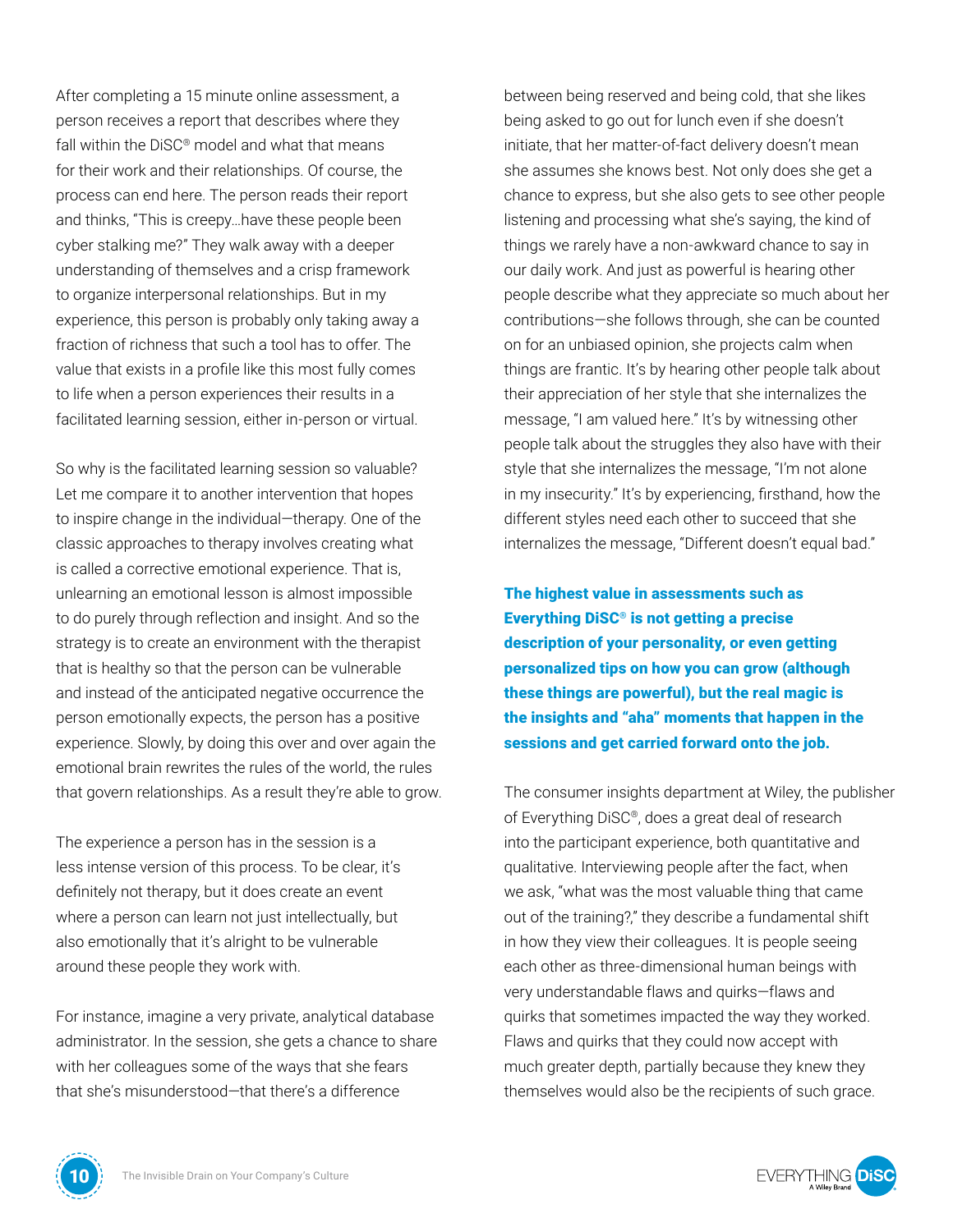

These experiences create a space for people to be vulnerable with each other. And for some of these people it might be a first time in their adult working lives that they've had a space like this. For a smaller subset, it might be the first time they've ever had access to a space like this ever. It's where people can grow not only through cerebral or cognitive means, but by speaking to their instincts, where slowly their gut is telling them that maybe it's okay for me to be flawed around these people. Maybe all that nonsense about criticism just being feedback was more than just a cliché. That they'll not only survive the feedback, but they'll be happier for it. That their flaws don't define them. That maybe I can start to let go of a few of my insecurities with these people, and if not let go, maybe at least loosen my grip a little bit.

And by doing this, we slowly liberate a tremendous amount of energy in the workforce. And passion. And potential. Assets that had previously been covered up by layers of emotional clutter.

Of course, these experiences don't just happen if you throw a group of people together with their personality profiles. We are attempting to connect humans on a more human level and that requires some nuance and finesse. It requires someone who can help guide

discussions, push people to open up, and recognize when the language of personality is being misused. These experts can also help customize the virtual and in-person facilitated training session to fit the needs of a particular culture. Wiley's been lucky throughout the decades to partner with thousands of these coaches, consultants, and trainers—not only to hear their insights about what works best, but also to create events together that can genuinely transform a culture.

Of course, there isn't just one way to address the hidden, but ever-present toll that insecurities take on our efficiency and effectiveness whenever two or more humans attempt to work together for any length of time. None of the available solutions are cure-alls and none of them are effortless, but perhaps that is why they can create such a competitive advantage for an organization, especially now when insecurities amongst employees are heightened. Because, ultimately, when we help individuals, teams and organizations create a trustworthy environment (that is, an environment that's worthy of their trust), we free those human beings up to engage and connect with each other more fully, more authentically, to ultimately contribute their hearts, minds and talents to something worthy of their energy.